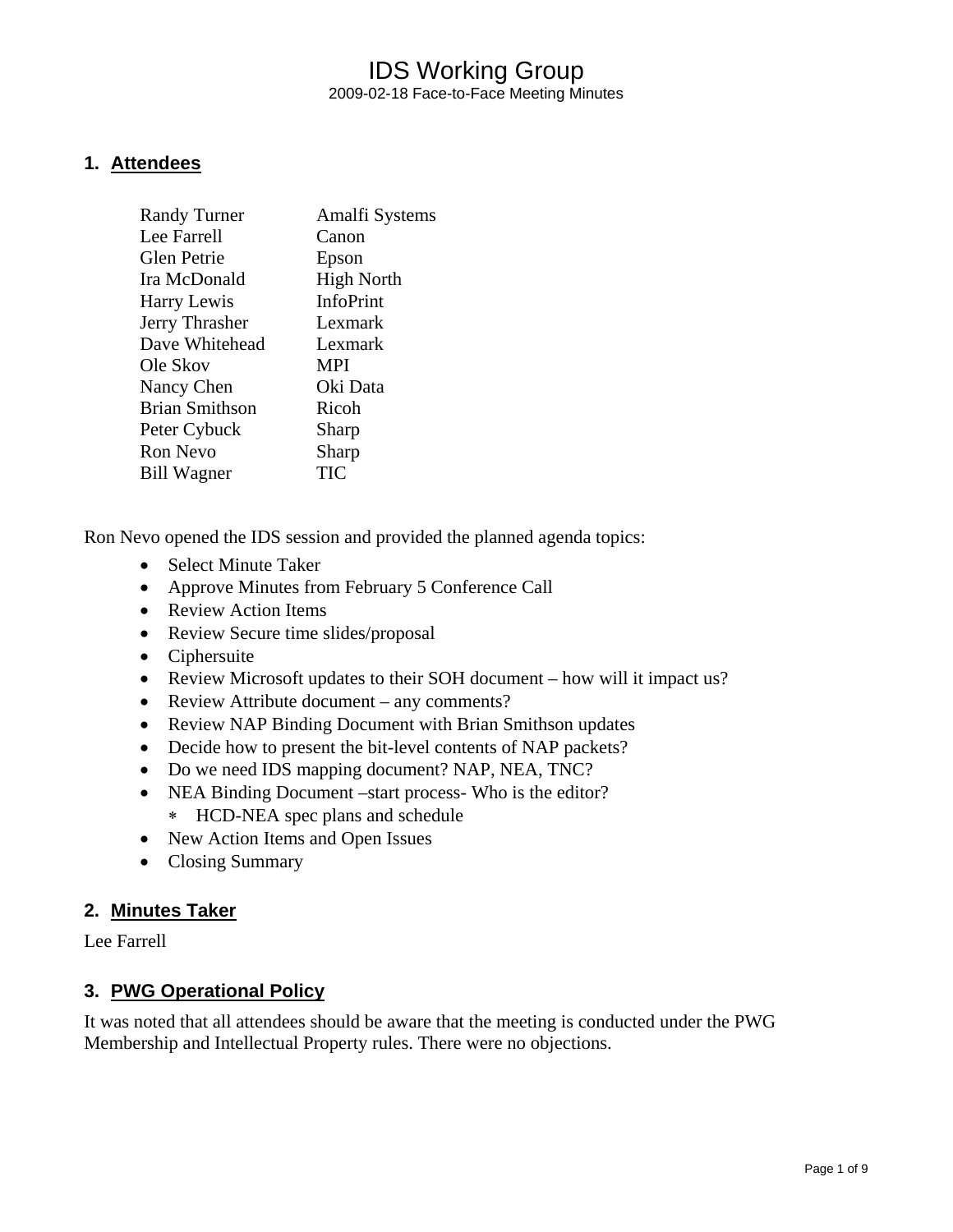2009-02-18 Face-to-Face Meeting Minutes

### **4. Approve Minutes from February 5 Conference Call**

There were no objections to the previous Minutes.

### **5. Review Action Items**

ACTION: Randy Turner will try to find other contacts that would be willing to work with the PWG to help deploy NEA health assessment. (Juniper, Symantec, Cisco are suggested candidates.) Is someone willing to sit down with the PWG and "have discussions"?

- → *Randy noted that Paul Sangster of Cisco has indicated interest to coordinate with the PWG for interoperability testing.*
- → *ONGOING*

ACTION: Randy Turner will post the Microsoft name(s) for the PWG to make contact with regard to logo requirements.

→ *CLOSED* 

ACTION: Joe Murdock will add NAP protocol information to document and update the conformance section.

→ *OPEN* 

ACTION: Ron Nevo and Dave Whitehead will update the IDS Wiki pages to reflect current status.

→ *CLOSED* 

ACTION: Joe Murdock will include sequence diagrams as illustrative examples for the NAP binding document.

→ *OPEN* 

ACTION: Dave Whitehead will coordinate with Randy Turner to generate a proposal to Microsoft on proceeding with obtaining NAP information on what they envision would be the content of a profile—including remediation. Need to identify the appropriate point of contact within Microsoft.

- → *Randy said that Erhan Soyer-Osman has given him a name of someone (Chandra Nukala) that is willing to take architectural questions. However, it is important that we*  first do our homework on reading the available information on NAP and becoming familiar with it. We should avoid questions that have answers available in the current *documentation. Randy will post links to relevant informative documents.*
- → *OPEN*

ACTION: Everyone will review the latest Attributes document draft prior to the next teleconference, and prepare comments for discussion.

→ *ONGOING*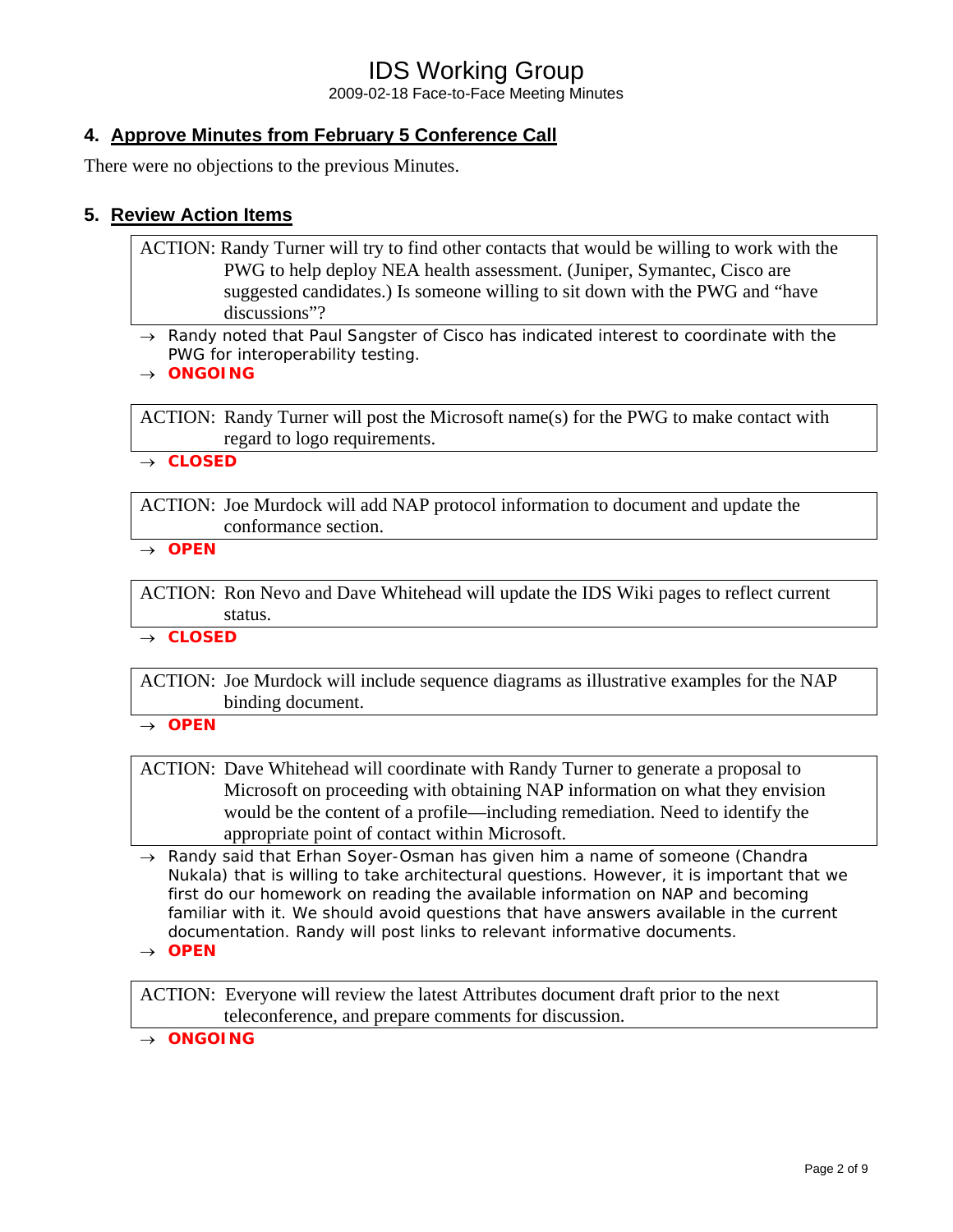2009-02-18 Face-to-Face Meeting Minutes

ACTION: Ron Nevo will examine which time protocols could be used for providing authenticated time (with high integrity), and make appropriate recommendations.

#### → *CLOSED*

ACTION: Everyone will consider the Quarantine State attribute issue that Nancy Chen has raised and will provide recommendations for resolving.

→ *OPEN*

ACTION: Brian will provide a proposed example illustrating the suggested format for review and acceptance.

- → *CLOSED*
- ISSUE: Which of the defined transport(s) are required to be supported in order to guarantee a device can attach to the network? MS defines DHCP, 802.1x, IPSec, and VPN and has extended each to add SOH information. So, in an environment where we are attaching wirelessly via 802.1x and receive our IP address from DHCP, what happens if we only support SOH over DHCP (or 802.1x)? Will we attach or fail?

### **6. Review Secure time slides/proposal**

Ron presented some information on time as an external or internal source:

- MFPs on a network will either be able to access an external network time source or not. In most cases they may not be able to directly access an external source
- Option  $1 MFP$  internal clock (on board clock) no external synchronization
- Option 2 External Network Source such as NIST Time
- Option 3 Internal Network Source
	- ∗ In this case the MFP must access a third party network appliance that provides the time for devices on the network and takes responsibility for Accessing the NIST time service or others

He provided some information on Network Time Protocol and NTP time servers, and reviewed the current definition in the IDS Attributes document.

- The Network Time Protocol (NTP) is the most commonly used Internet time protocol, and the one that provides the best performance. Large computers and workstations often include NTP software with their operating systems. The client software runs continuously as a background task that periodically gets updates from one or more servers. The client software ignores responses from servers that appear to be sending the wrong time, and averages the results from those that appear to be correct.
- Many of the available NTP software clients for personal computers don't do any averaging at all. Instead, they make a single timing request to a signal server (just like a Daytime or Time client) and then use this information to set their computer's clock. The proper name for this type of client is SNTP (Simple Network Time Protocol).
- NTP uses [Marzullo's algorithm,](http://en.wikipedia.org/wiki/Marzullo) and includes support for features such as [leap seconds.](http://en.wikipedia.org/wiki/Leap_second) NTPv4 can usually maintain time to within 10 milliseconds (1/100 s) over the public [Internet,](http://en.wikipedia.org/wiki/Internet)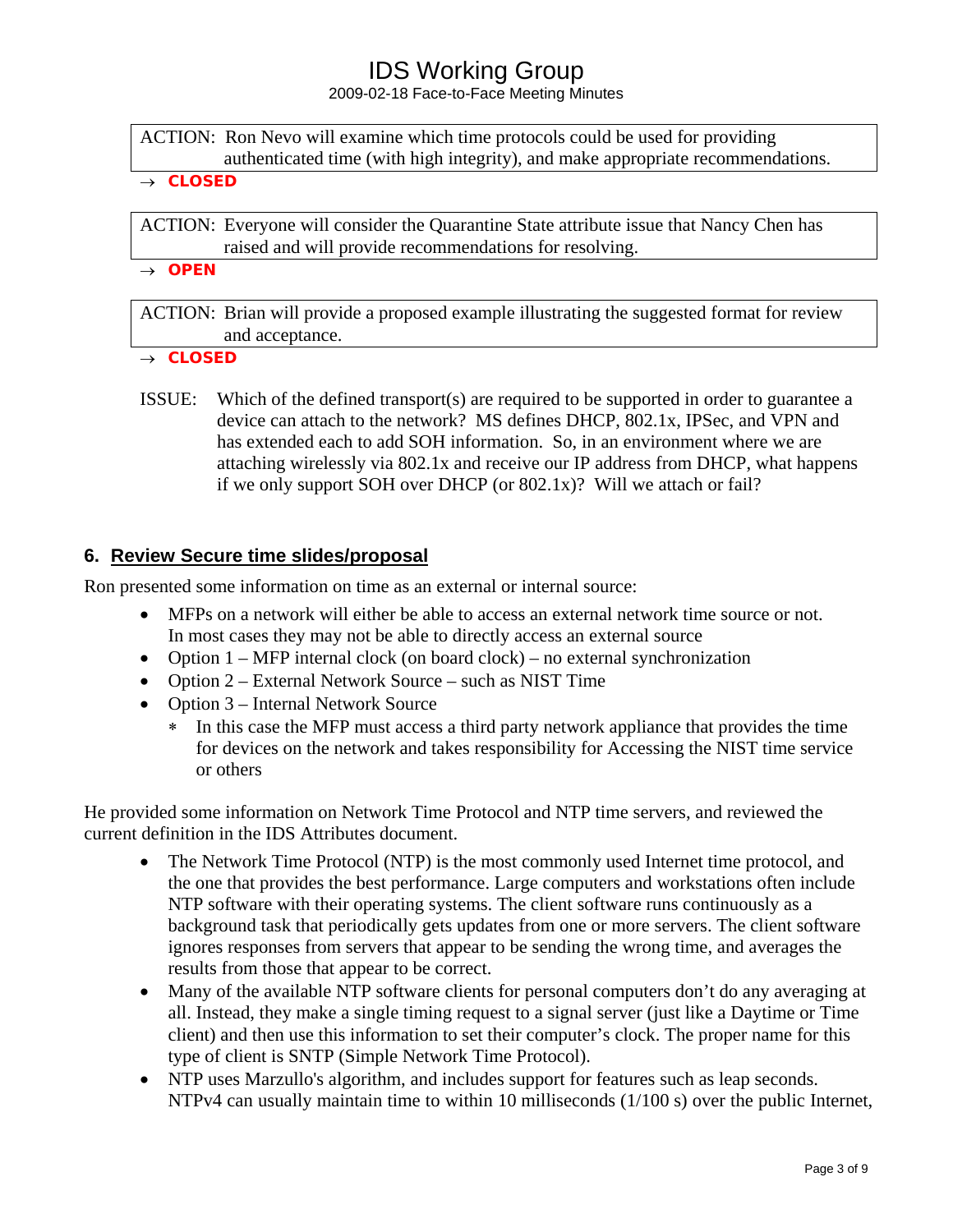2009-02-18 Face-to-Face Meeting Minutes

and can achieve accuracies of 200 microseconds (1/5000 s) or better in local area networks under ideal conditions.

- In the Internet, NTP synchronizes computer system clocks to [UTC;](http://en.wikipedia.org/wiki/Coordinated_Universal_Time) in isolated LANs, NTP is also commonly used to synchronize to UTC, but in principle it could be used to distribute a different time scale, for example local zone time.
- A less complex form of NTP that does not require storing information about previous communications is known as the **Simple Network Time Protocol** or **SNTP**. It is used in some embedded devices and in applications where high accuracy timing is not required. See [RFC 1361,](http://tools.ietf.org/html/rfc1361) [RFC 1769](http://tools.ietf.org/html/rfc1769), [RFC 2030,](http://tools.ietf.org/html/rfc2030) and [RFC 4330](http://tools.ietf.org/html/rfc4330).
- Note that NTP provides just the UTC time, and no information about [time zones](http://en.wikipedia.org/wiki/Time_zone) or daylight [saving time.](http://en.wikipedia.org/wiki/Daylight_saving_time) This information is outside its scope and must be obtained separately (most systems allow it to be set manually).
- There are two levels, or tiers, of Network Time Protocol (NTP) time servers that are available on the Internet:
	- ∗ First-level time servers are primarily intended to act as source time servers for secondlevel time servers. The first-level time servers may also be capable of providing missioncritical time services. Some first-level time servers may have a restricted access policy.
	- ∗ Second-level time servers are intended for general SNTP time service needs. Secondlevel time servers usually enable public access. It is recommended that you use secondlevel time servers for normal SNTP time server configuration because they are usually located on a closer network that can produce faster updates. The NTP uses port 123 so this port must be opened on a firewall or router to ensure proper communication with the NTP server.

After reviewing some additional material, Ron presented his recommendations:

- The MFP sync does not require synchronization with high precision.
- Time accurate to the second rather than the millisecond or nanosecond is adequate and acceptable for accurate time stamped audit records.
- Synchronization at boot-up time and also at periodic intervals (e.g. daily) should be adequate to minimize drift of an internal clock.
- The IDS group should recommend to synchronize the MFP with internal source. The accuracy of the internal source is the responsibility of the IT manager.
- It does not make sense that MFP will have a better time accuracy than the local server time!!!!
- In the attribute document we should have 2 options for clock: On board clock (Internal clock) or External Clock synchronization
- It is considered secure if the MFP has a mechanism to protect the time settings

Jerry Thrasher said that rather than reporting what a device is *capable* of supporting, the attribute should indicate what time source the device is *actually* using.

Some people in the group have gone back to using the term "secure time" in addition to "authenticated time." It was suggested that "secure time" could be used as a more generic, umbrella term.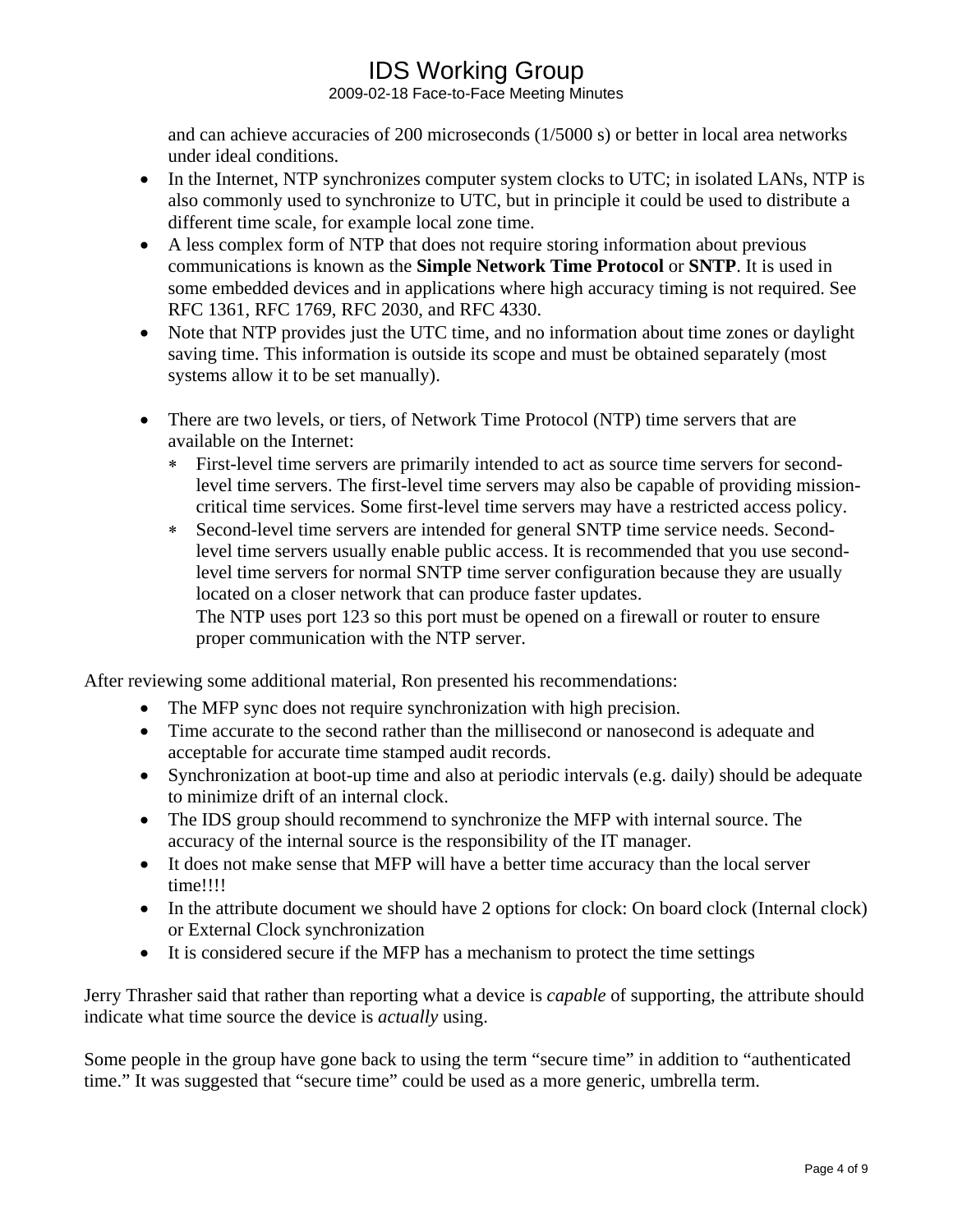2009-02-18 Face-to-Face Meeting Minutes

Does a "trusted" time source qualify as a "secure time"? Probably not.

The group agreed that regardless of the source of the time, it should be protected from alteration.

The Boolean for HCD\_Secure\_Time\_Enabled (or HCD\_Authenticated\_Time\_Enabled) was determined to be unnecessary.

Randy suggested that either a Host Name *or* a URL for the network time source should be acceptable.

Is it possible to define a URL convention to indicate an onboard realtime clock? It was suggested that a filespec (i.e., file:xxx) could be used. Could LocalHost be used?

It was agreed that using the string "onboard" could be used to indicate an onboard realtime clock source.

### **7. Ciphersuite**

The group is having a difficult time on deciding on what to do with regard to Cipher suite and key length. Dave suggests that we recognize it is important, but it is outside of our scope to define. Perhaps an opaque value would be sufficient?

The group agreed to the following proposal:

Delete the two attributes HCD\_Min\_Cipher\_Key\_Length and HCD\_Min\_Cipher\_Suite and include the information [somehow, opaquely] in HCD\_Configuration\_State—as additional [optional] parameters.

In consideration of the "big hashes" such as SHA-512, the group agreed to increase the length of HCD\_Configuration\_State and HCD\_Certification\_State.

Brian Smithson suggested that the attributes should be variable length—and this was agreed. It was noted that the Binding specification documents will determine max lengths.

### **8. Microsoft SOH**

The following issue was noted:

ISSUE: Which of the defined transport(s) are required to be supported in order to guarantee a device can attach to the network? MS defines DHCP, 802.1x, IPSec, and VPN and has extended each to add SOH information. So, in an environment where we are attaching wirelessly via 802.1x and receive our IP address from DHCP, what happens if we only support SOH over DHCP (or 802.1x)? Will we attach or fail?

Dave indicated that it might be difficult to resolve the above issue without some support from Microsoft. To ensure that the item is maintained, Dave volunteered to take on this issue as an Action Item.

ACTION: Dave will attempt to resolve the following issue: Which of the defined transport(s) are required to be supported in order to guarantee a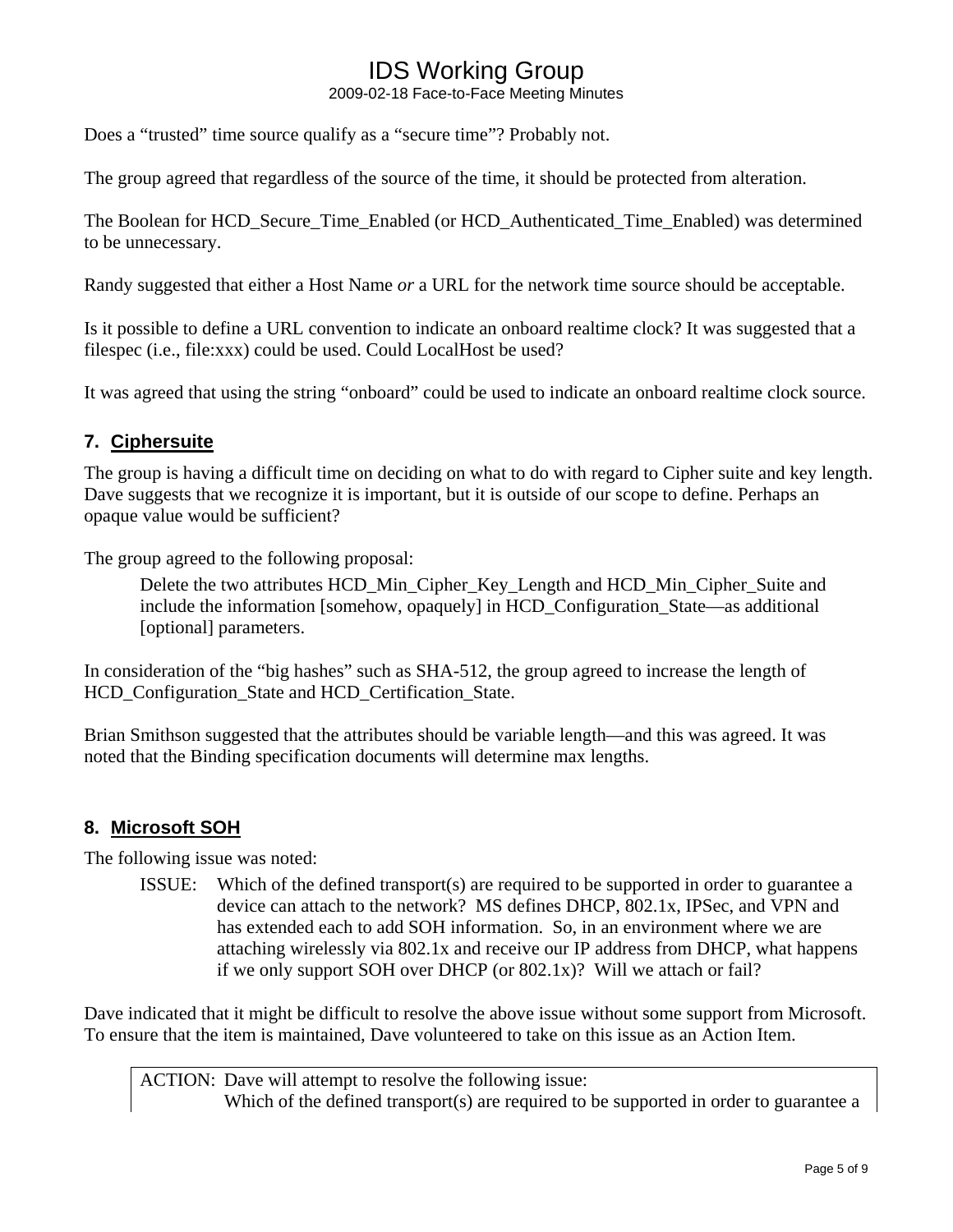2009-02-18 Face-to-Face Meeting Minutes

device can attach to the network? MS defines DHCP, 802.1x, IPSec, and VPN and has extended each to add SOH information. So, in an environment where we are attaching wirelessly via 802.1x and receive our IP address from DHCP, what happens if we only support SOH over DHCP (or 802.1x)? Will we attach or fail?

→ *The group consensus is that it does not belong in the Attributes document, but should be addressed in the Binding document.*  → *NEW* 

Dave mentioned that he has noticed an update to the "SOH document". January 14, 2009 seems to be the latest draft.

ACTION: Dave Whitehead and Brian Smithson will review the latest SOH document and determine if the updates have any impact on the IDS activity.

→ *NEW* 

### **9. Review Attribute document – any comments?**

The group would like to advance the Attributes document from "INTERIM" as soon as possible so that it can be sent to the IETF NEA WG for their review and comment.

Jerry led a review of the latest modifications—including the changes agreed to at today's meeting.

All modifications were approved.

ACTION: Jerry Thrasher will post the updated document marked as "PROTOTYPE" that reflects all changes agreed to at the Feb 18 meeting. → *NEW* 

→ *CLOSED [during the meeting]*

ACTION: Randy will send a link to the updated Attributes document to the NEA WG, and solicit their comments.

→ *NEW* 

It was suggested that the NEA and the NAP Binding documents should be examined and exercised more thoroughly before the Attributes specification is progressed to "STABLE."

ACTION: Ron Nevo or Dave Whitehead will initiate a WG Last Call on the Attributes specification whenever it is appropriate. → *NEW* 

### **10. IETF NEA Working Group Meeting**

It was announced that the IETF NEA Working Group is planning to have a face-to-face session during the week of March 23. Neither Dave Whitehead nor Jerry Thrasher will be able to attend the meeting to represent the IDS group or the PWG organization.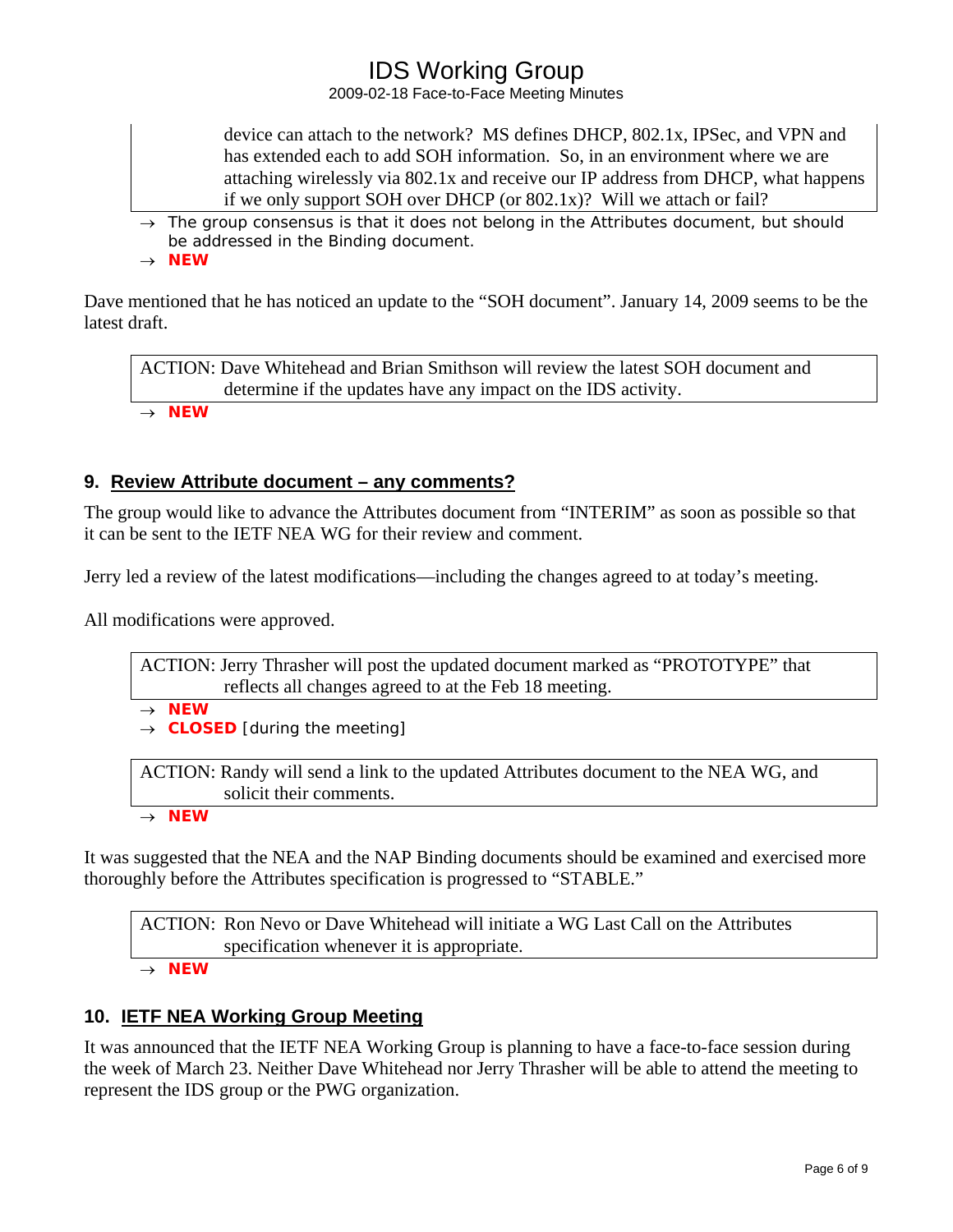2009-02-18 Face-to-Face Meeting Minutes

Because the PWG has a strong interest in the progress of the NEA activity, it was noted that someone from the IDS group should attend if at all possible.

### **11. Review NAP Binding Document with Brian Smithson updates**

Brian Smithson led a review of the significant update to the NAP Binding specification.

In addition to the new content, he noted the formatting used for defining the bit-level contents of fields, and the overall document organization.

During the review, it was suggested that a few "noteworthy rules" that are embedded in individual field descriptions should somehow be highlighted and tagged as noteworthy. If there are enough of these, it might be appropriate to collect these items and include them in a higher-level section.

It was agreed that the Product Name TLV will be eliminated, but the Machine Type Model Number will be used instead.

While discussing Section 4.3.2.1 HCD Downloadable AP Name, it was noted that Microsoft has a different use for the term "Correlation ID." It was suggested that the name be changed.

Brian said that he will need to update the Binding document to be consistent with today's changes to the Attributes document.

### **12. Do we need IDS mapping document? NAP, NEA, TNC?**

NAP: yes NEA: yes TNC: because NEA is really based on the TNC work, a separate document is probably not necessary.

### **13. NEA Binding Document**

To date, no one has explicitly volunteered to be the Editor for the NEA Binding document.

At a previous IDS session:

- Jerry said he is willing to help with the editorial tasks (e.g., formatting and document creation), but he indicated a lack of familiarity with the protocol detail.
- Randy said he would consider his availability to work on content creation.
- Dave said he will "help a bit."

Randy said he will take a "first cut" at content and coordinate with Jerry and Dave.

ACTION: Randy Turner will make a "first cut" attempt at providing content for the NEA Binding specification. He will coordinate with Jerry and Dave to get it into a properly formatted document.

→ *NEW*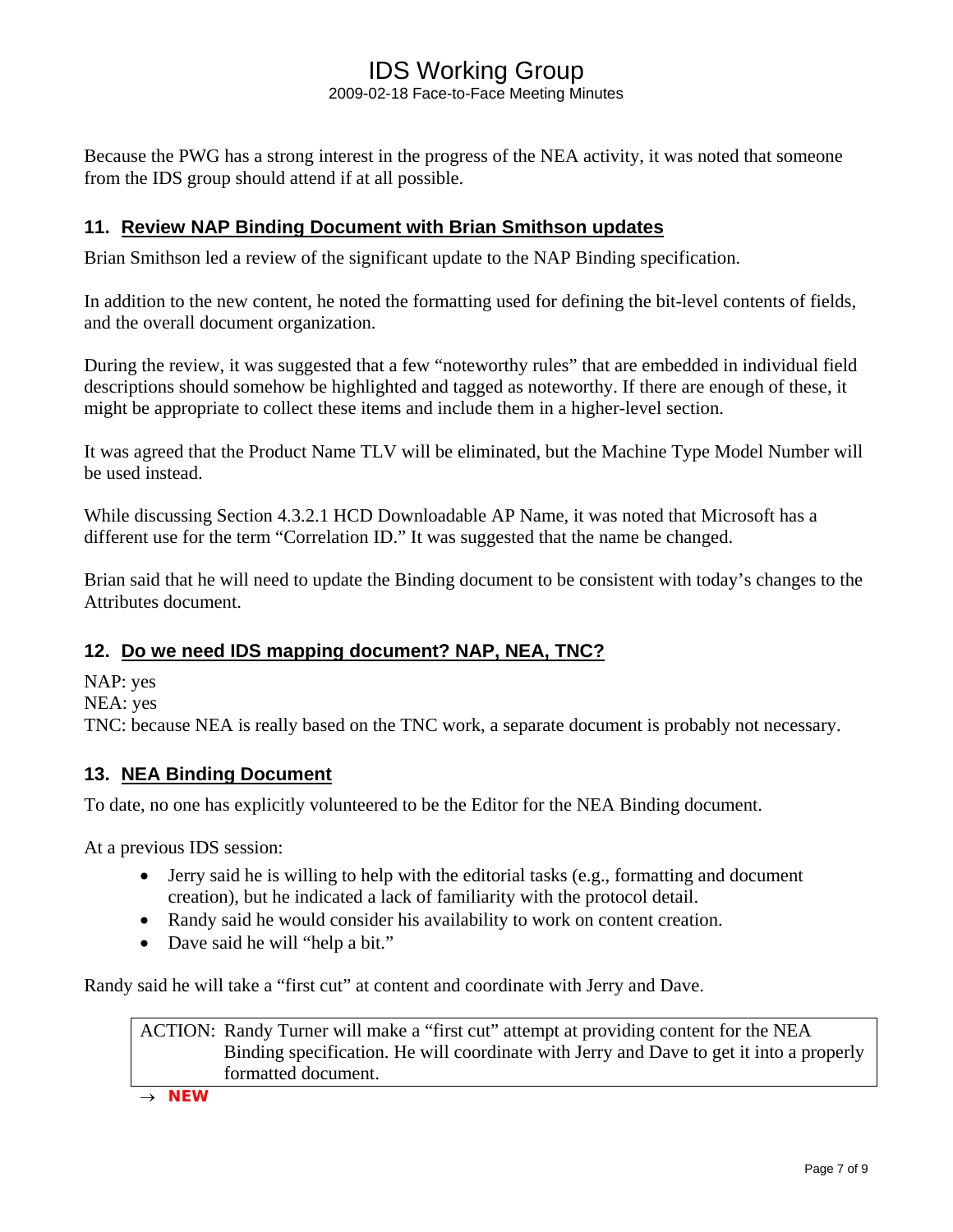2009-02-18 Face-to-Face Meeting Minutes

### **14. Quarantine State**

The group agreed that the four attributes that Nancy has identified should be added to the specification:

- MS-Quarantine-State
- MS-Machine-Inventory
- MS-Packet-Info
- MS-CorrelationId

It was noted that not all devices will be running Windows—and the MS-Machine-Inventory is a bit presumptuous. Perhaps an "Other" characteristic would be appropriate? It is assumed that somewhere there will be a means to indicate whether the device in question is actually running Windows or not. It was pointed out that Microsoft's desire to support TNC would suggest that they plan to support non-Windows devices.

Apparently, mapping into MS-Machine-Inventory for a non-Windows system is not specified in the latest TNC SOH mapping document.

AS before, the group concluded that we need to ask for help from Microsoft on this issue. The group also decided that a set of questions intended for Microsoft should be collected into a single document, and referred to on an ongoing basis. It should be updated to record the most current answer(s) determined at any given point in time.

ACTION: Someone (Dave? Brian?) will compile a set of questions that are intended for Microsoft—and maintain the answers on an ongoing basis for future reference.

→ *NEW* 

### **15. New Action Items and Open Issues**

ACTION: Dave will attempt to resolve the following issue:

Which of the defined transport(s) are required to be supported in order to guarantee a device can attach to the network? MS defines DHCP, 802.1x, IPSec, and VPN and has extended each to add SOH information. So, in an environment where we are attaching wirelessly via 802.1x and receive our IP address from DHCP, what happens if we only support SOH over DHCP (or 802.1x)? Will we attach or fail?

→ *The group consensus is that it does not belong in the Attributes document, but should be addressed in the Binding document.* 

→ *NEW* 

ACTION: Dave Whitehead and Brian Smithson will review the latest SOH document and determine if the updates have any impact on the IDS activity.

→ *NEW* 

ACTION: Jerry Thrasher will post the updated document marked as "PROTOTYPE" that reflects all changes agreed to at the Feb 18 meeting.

→ *NEW* 

→ *CLOSED [during the meeting]*